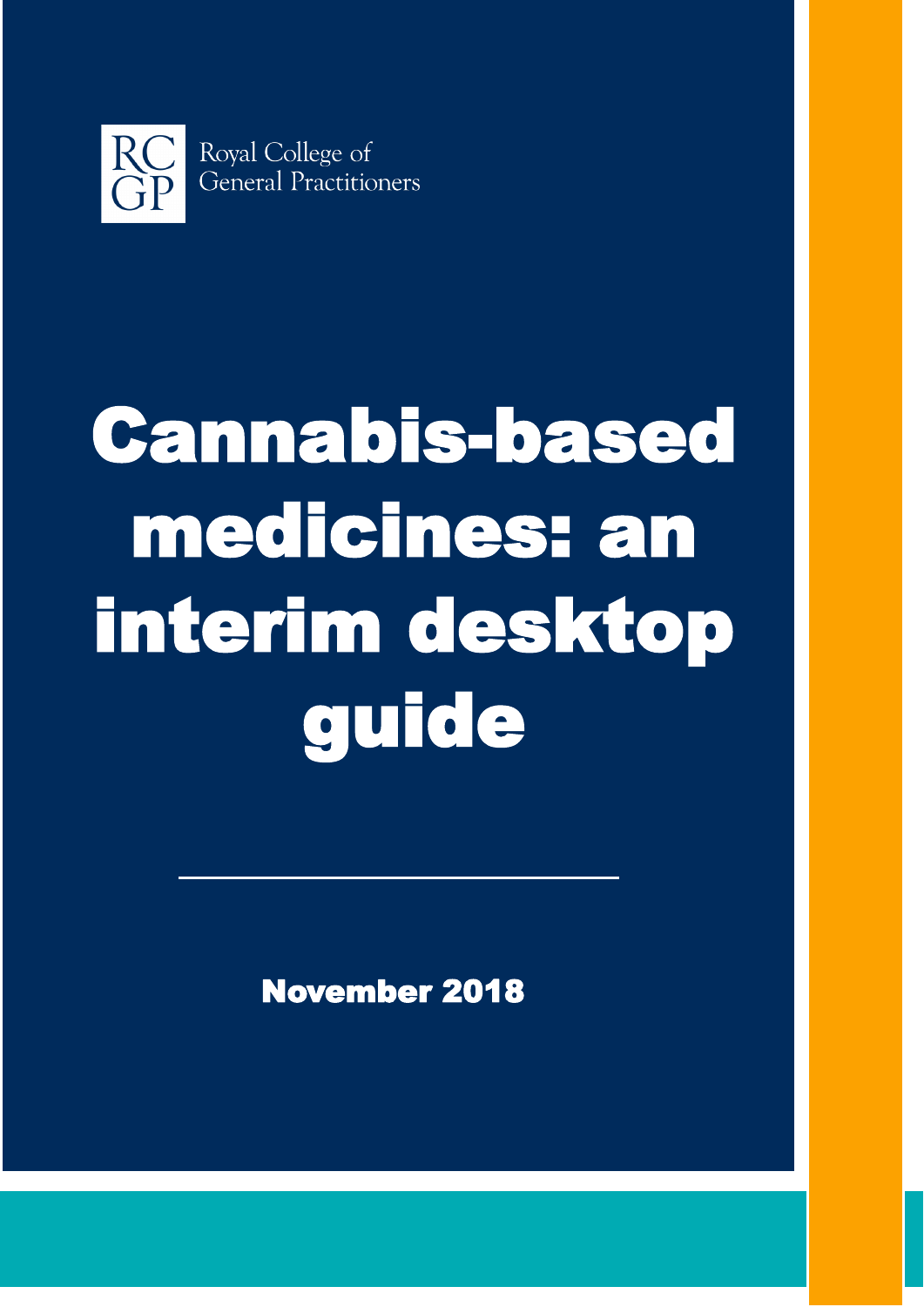## Introduction

**There is limited clinical evidence on the use on cannabis-based products for medical purposes and cannabis-based medicines, including, long-term use and efficacy. Evidence is currently emerging to help us understand the potential therapeutic uses of cannabis-derived products.<sup>1</sup>**

# 1.0 What will I learn?

This Royal College of General Practitioners desktop guide provides practical information to support GPs to hold informed discussions and make decisions when patients request for cannabis. The guide outlines the key issues to consider around the use of cannabisbased products for medicinal purposes. The UK Government announced that from 1 November 2018, specialist doctors (defined as having specialist knowledge and expertise AND being on the specialist register of the General Medical Council) are able to prescribe cannabis-based products for medicinal use under license for patients with an exceptional clinical need.

In addition, cannabis-based products for medicinal use have moved to schedule 2 and can be prescribed by a specialist doctor for unmet clinical need on named patient basis, provided approval is granted by the Trust Drug and Therapeutic Committee Chair or Trust Medical Director. The product must be supplied by a specialist doctor and there are no shared care arrangements.<sup>2</sup> GPs should not prescribe these products but record them in their clinical systems as hospital supplied drugs.

# 1.1 What is the difference between cannabis and cannaboids?

The cannabis plant contains at least 750 chemicals, among which are some 104 different cannabinoids. The bioavailability of active cannabinoids in cannabis, delta-9-tetrahydrocannabinol (THC) and cannabidiol (CBD), cannot be predicted because differences in smoking or vapor inhalation vary between users and types of delivery systems.**<sup>3</sup>**

# 1.2 Legalities of use

Cannabis is a class B drug under the Misuse of Drugs Act 2001, which means that an individual in possession of cannabis can be sentenced for up to five years in prison and or an unlimited fine.**<sup>4</sup>** Two forms of cannabis (Sativex and Nabilone) can be legally prescribed in accordance with the data sheets for those products. CBD is also legally available in the UK as a herbal supplement and not a medicine.

# 1.3 What conditions could cannabis-based products be used in?

There is evidence of the use of cannabis derived products in some conditions.

**Aultiple sclerosis:** Sativex is an oral spray containing cannabis extracts which is licensed for use by the Medicines and Healthcare products Regulatory Agency (MHRA) to treat spasticity in adults with Multiple sclerosis. It can be prescribed as an oromucosal spray and initiated and supervised by a physician with specialist expertise in treating spasticity in that population.

The National Institute for Health and Care Excellence (NICE) guidance does not recommend offering Sativex to treat spasticity in people with MS because they do not consider it a cost effective treatment, however, it has been recommended by the Wales Medical Strategy Group's (AWMSG).**<sup>5</sup>**

- **Epilepsy:** there is limited evidence within the paediatric population that pharmaceutical grade CBD (Epidiolex) may reduce seizure frequency as an adjunct treatment in drug resistant epilepsy.**<sup>6</sup>** While many other indications have been proposed, there is a lack of evidence and a clear need for high quality studies to inform treatment options.**<sup>7</sup>**
- **Nausea and vomiting in chemotherapy:** The MHRA has licensed no other cannabis products as medicines. However, a synthetic cannabinoid medicine, Nabilone, is licensed in the UK for use in treatment resistant nausea and vomiting caused by chemotherapy,**<sup>8</sup>** however evidence is limited.**<sup>9</sup>**
- 

 CBD used for non-medical indications, for example, sold as a food supplement, is legal.

**Other conditions:** Some evidence has been presented on the use of medicinal cannabis in chronic pain. However, benefits are relatively small, evidence is limited, and adverse effects present. **10 11 12**

Evidence for use in mental health conditions is uncertain due to a lack of, or small studies<sup>1</sup> and confusion between association and causation.<sup>1</sup>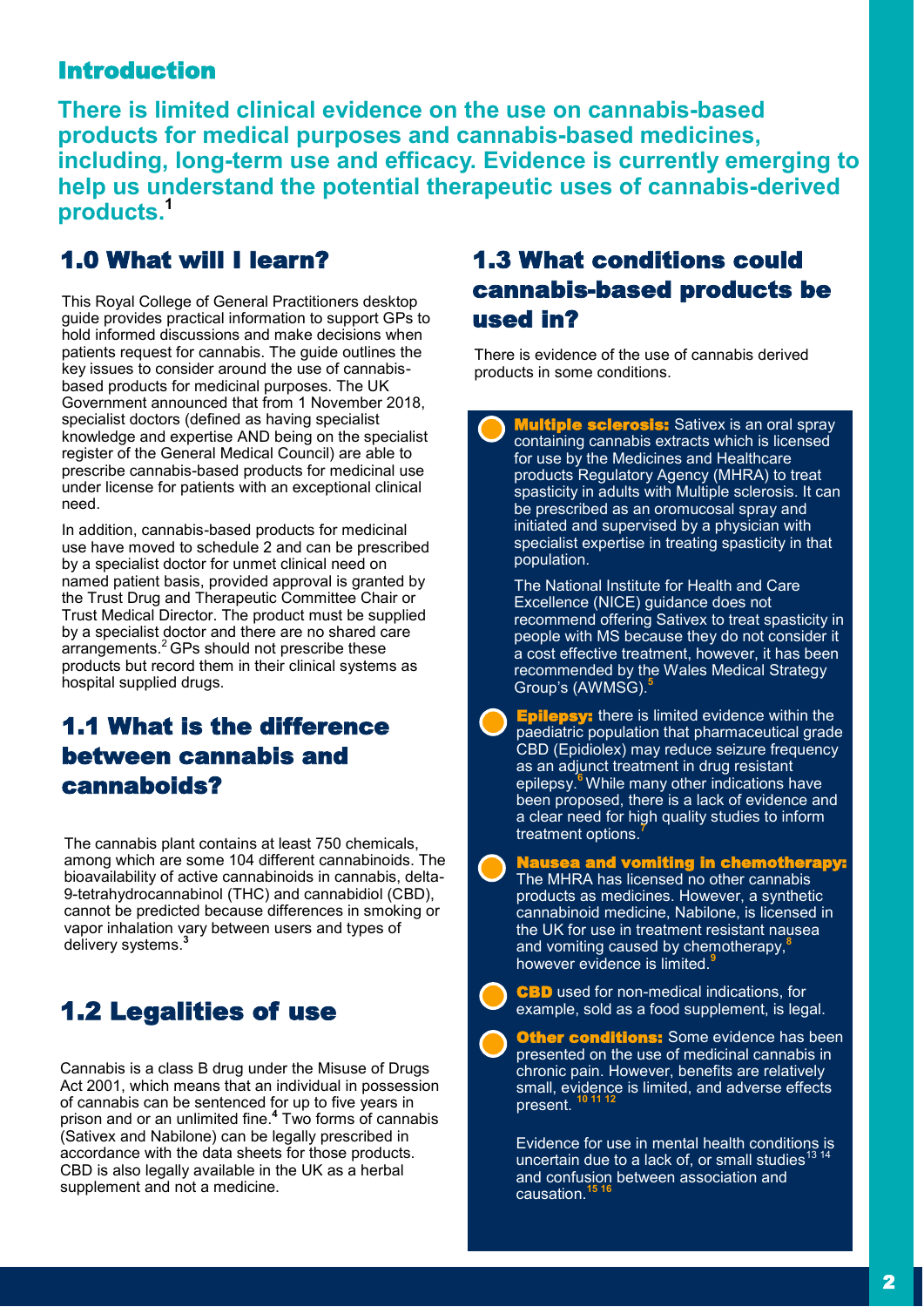# 1.4 What are the formulations

The products licensed for use in the UK are available as capsules (Nabilone) or as an oromucosal spray (Sativex). Non-licensed products which do not make medical claims are available for purchase and include lotions, balms, sprays, oils and creams. There are no cannabis products delivered by smoking that have a medical license.

Uncertainty about dosage in unlicensed or illegal products is a key concern. Dosage and bio-availability will vary according to inhalation/ ingestion, as well as strength and purity of the product.

**Consed medications:** For the legally available prescribable medicines (Sativex and Nabilone) prescription information about dosage is available on the data sheets.

**Health Food Supplements.** Patients may acquire health food supplements containing CBD commercially which will likely not contain dosage information. These products are unregulated and should not make health claims.

**A** Herbal or synthetic street acquired **cannabis:** If patients request advice, GPs should take into account the lack of evidence for effectiveness in all but a few indications, lack of clear dosage information, and the safety concerns as outlined.

## 1.5 What are the issues around safety and monitoring?

Cannabis-based medicines should meet the defined safety and quality assurance standards required for prescription. Prescription and pharmacovigilance should be conducted as with any other prescribed medicine. For specialist support GPs should contact their local prescriber advice services.

Illegally obtained cannabis or non-regulated cannabis products may pose a risk to patients from side effects, via from impurities and adulterants, and variability in the dosage. Herbal cannabis is generally regarded as having a low addiction potential.**17 18**

Synthetic cannabinoids are available illegally, such as 'Spice' and 'Mamba'. There is evidence of harm from use, including death, across different patient populations and vulnerable groups (such as homeless people).**19 20 21**

#### **Short term Side effects - Natural cannabis:**

commonest effects from natural cannabis are dizziness, euphoria, drowsiness, dry mouth, confusion, disorientation, somnolence, balance problems, hallucinations, paranoia and fatigue.**<sup>22</sup>** Many varieties of street cannabis contain a high proportion of THC with increasing risks from potency**<sup>23</sup>** and are used for their psychoactive properties.

#### **Long term side effects - Schizophrenia and**

**psychosis:** cannabinoids can induce transient symptoms similar to both the positive and negative cognitive symptoms of schizophrenia in healthy

individuals although this does not constitute a psychiatric condition. However, research suggests that cannabinoids can exacerbate symptoms of psychosis in individuals who are schizophrenic or have a family history of schizophrenia or other psychosis.<sup>24</sup> Lung disease and cardiovascular disease is more common in people smoking herbal cannabis. In utero exposure is of concern.**<sup>25</sup>** A causal link between cannabis use and psychosis has not been fully verified but will be of concern to GPs counselling individuals particularly those with a personal or family history of schizophrenia/ psychosis or a family history of those conditions. There is no reliable evidence on the effects of long term use.

Please report all suspected adverse reactions to the product (both licensed and unlicensed) to the MHRA's Yellow card Scheme.

## 1.6 What is good practice for GPs in the interim?

The initiation of the small number of cannabis containing medicines currently exists within specialist practice. The evidence for, and balance of benefits and harm, should be assessed in the same way as any other medicinal product. GPs may be asked for opinion regarding cannabis containing products and it may be useful to have some knowledge of the classifications and legal situation. Similar to any other medical intervention, there should be rigorous criteria for cannabis containing products to obtain medical licenses along with costbenefit analysis to weigh its therapeutic potential alongside its detrimental effects to individuals and to society.

Due to the limited evidence base and their unlicensed nature, the Government has chosen to restrict the decision to prescribe cannabis-based products for medicinal use to only those clinicians listed on the Specialist Register of the General Medical Council. This restriction has been set out in regulations.

If a patient has an appropriate condition, such a person with intractable epilepsy or multiple sclerosis, a referral needs to be made to a relevant specialist. The GP needs to help manage the patient and carers' expectations as this is new and complicated process and is unlikely to be fast. Please direct them to the GOV UK website. [\(www.gov.uk/government/publications/](http://www.gov.uk/government/publications/cannabis-based-medicines-expert-review-panel/cannabis-and-cannabis-based-medicinal-products) cannabis-based-[medicines](http://www.gov.uk/government/publications/cannabis-based-medicines-expert-review-panel/cannabis-and-cannabis-based-medicinal-products)-expert-review-panel/ cannabis-and-cannabis-based-[medicinal](http://www.gov.uk/government/publications/cannabis-based-medicines-expert-review-panel/cannabis-and-cannabis-based-medicinal-products)-products)

In England Cannabis based medicines can be prescribed by a specialist doctor for unmet clinical need on named patient basis provided approval is granted by the Trust Drug and Therapeutic Committee Chair or Trust Medical Director. This must be supplied by a specialist doctor and there are no shared care arrangements. GPs should not prescribe these products but record them in their clinical systems as hospital supplied drugs.

In Scotland, Wales, and Northern Ireland, the hospital specialist will decide whether an application to the home office is appropriate. Once an application has been submitted to the expert panel through the formal procedure set out by the Home office. The expert panel will assess and then make a finding which will be shared with the Home Office or the Department for Health in Northern Ireland.